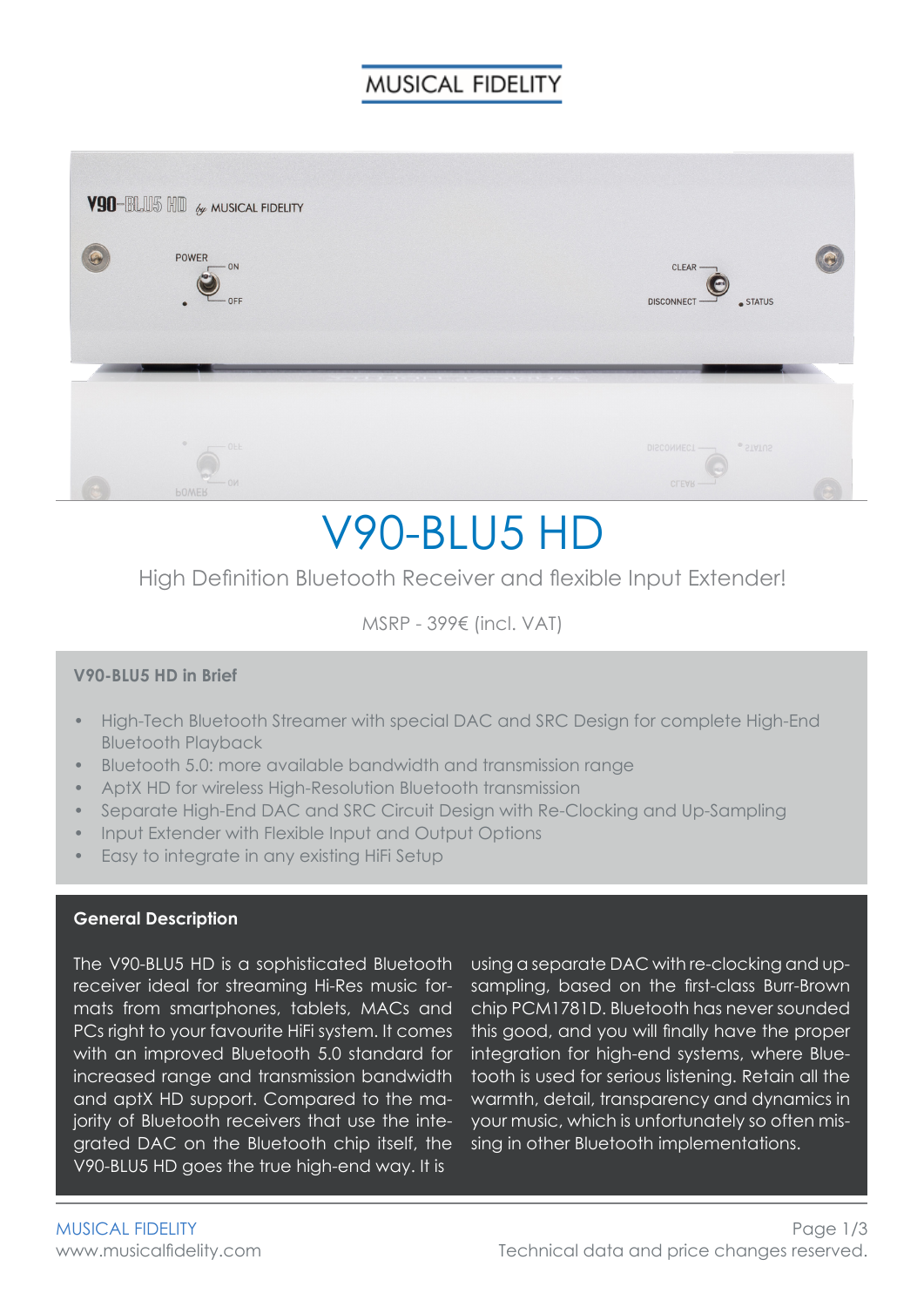#### **Burr-Brown PCM 1781D 24/192 Internal DAC**

The big majority of Bluetooth receivers are using digital-to-analogue converters which are directly built-in on the Bluetooth chip. These are mostly of mediocre quality, because what they were designed for - a hands-free car phone system or small handheld mobile speakers - there is no need for parameters which will suit the requirements of high-end audio. Their low quality negatively influences the sound. V90 BLU5 HD is using a separate DAC, based on the first-class Burr-Brown chip PCM1781D. The digital signal from the Bluetooth receiver is re-clocked and up-sampled. And after that is processed by the D/A converter.

#### **Samplerate Converter SRC4392**

A high-end sample rate converter from Burr Brown, its task is to re-clock all signals and convert them into 24 bits and 192 kHz. Upsampling done in this sophisticated and clean implementation allows us to reach the lowest distortion levels and maintain and elevate the integrity of your wireless Bluetooth audio.

#### **Qualcomm CSR8670 Bluetooth Chip**

Th majority of Bluetooth receivers use standard "hands-free" chips. The V90 BLU5 HD has a HiFi audio-oriented chip from leading manufacturer Qualcomm. CSR8670 is a premium-tier product, designed to deliver high quality wireless audio performance and support the development of highly differentiated, premium wireless audio products. CSR8670 even has a relatively high-quality onboard DAC - also with 24/192 capability. After extensive listening tests however, we saw that we could do better and designed and built our own digital section consisting of a separate SRC and DAC in typical Musical Fidelity fashion. The result was worth it, because we have probably made the finest Bluetooth receiver on the market!

#### **V90 BLU 5 HD is using the latest Bluetooth standard 5.0**

Bluetooth 5.0 is the latest version of the Bluetooth wireless communication standard. It includes various improvements, but only when used with compatible peripherals. We were able to push the range of the Bluetooth connection all the way to 240 metres (compared to 30 metres in Bluetooth 2.0). Even with obstacles and walls in the way, we can access more bandwidth allowing us to ensure constant high bit-rates for your aptX HD transmission. Of course, this requires a mobile device that also supports these standards. Should you have an older phone without BT 5.0, the standard will still be fully backwards compatible and just fall back to previous BT versions, albeit with taking hits in range and bandwidth.

#### **AptX HD**

V90 BLU5 HD is equipped with aptX HD. It was designed to answer the growing demand for high resolution audio. This enhanced codec supports 24-bit, high-resolution formats over Bluetooth. For aptX HD to work, your mobile device needs to supports it too. With careful engineering and expert circuit board design we could improve the signal-to-noise ratio, resulting in lower background noise. Lower THD and no audible artefacts ensure you can enjoy your music with hardly any interference. This means, we can now enable you hear even the smallest details in your music with punchy dynamics and transient detail on a real high-end level.

#### **Flexible Input Extender**

The V90 BLU5 HD can be integrated into any audio system, even if there are no free inputs left. It will bypass the analogue RCA-in to its analogue out and digital-ins to its digital outs. Then, whenever you play a Bluetooth source, the V90 will automatically detect and play